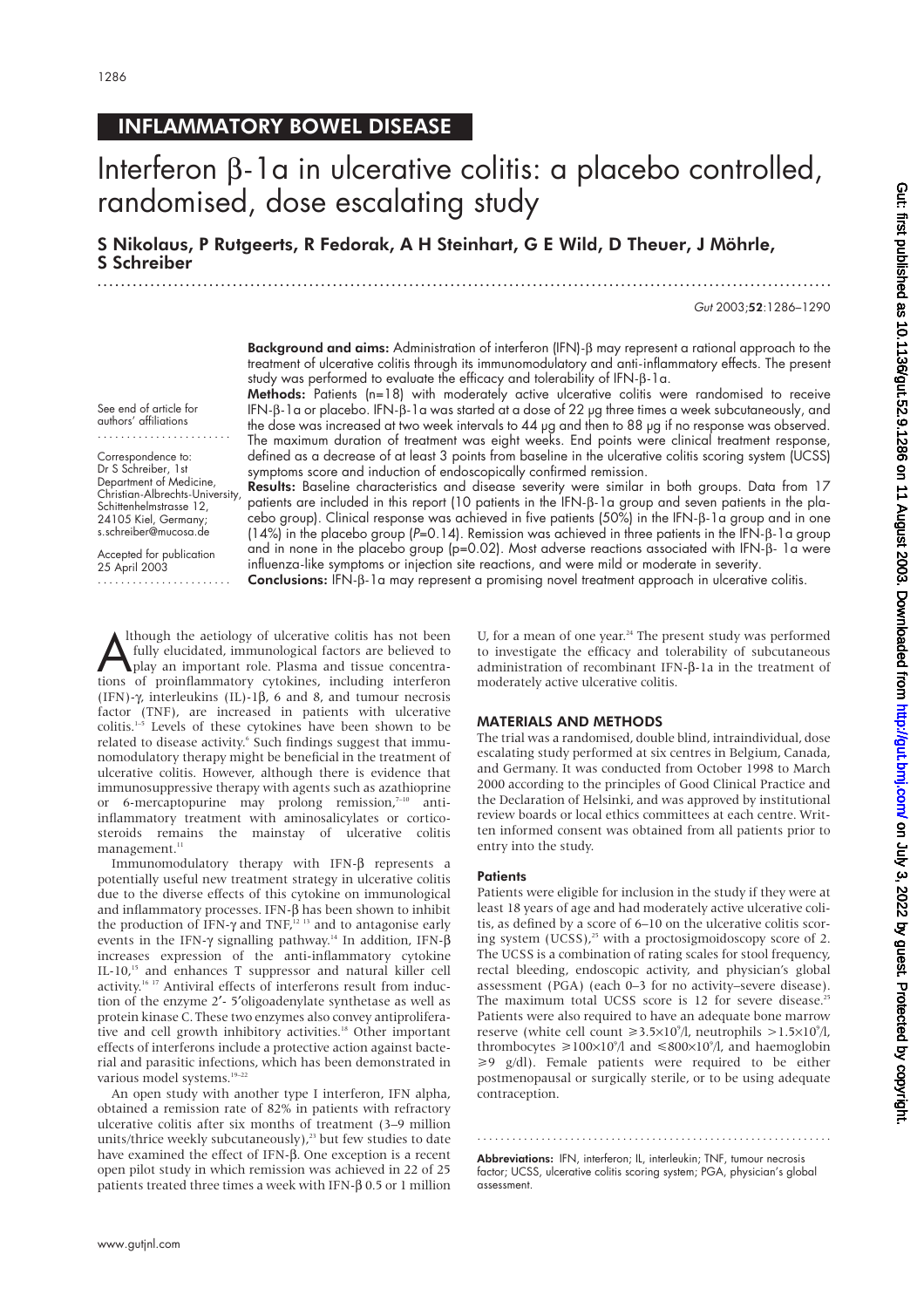

Figure 1 Study flow chart. All patients received 22 µg of study drug three times a week (tiw) for four weeks. If patients did not show clinical improvement the dose was doubled every two weeks to up to 88 µg tiw. "Improvement" was defined as a decrease in the clinical component of the ulcerative colitis scoring system (UCSS) score (that is, stool frequency, rectal bleeding, and physician's global assessment) by at least 1 point. If clinical symptoms improved, a sigmoidoscopy was performed. If patients were in remission by the combined UCSS score, a study end point was reached. Otherwise, the treatment dose was kept stable for two or four more weeks, respectively. The maximum duration of treatment was eight weeks and the minimum duration was four weeks. End points: remission was defined as a UCSS score of 0 for the clinical component as well as a score of 0 or 1 in the endoscopic part of the UCSS score. Clinical response was defined as a decrease of 3 or more points from baseline in the clinical components of the UCSS score. Patients discontinued due to adverse events were advanced to study end examination, including complete assessment of the UCSS.

Exclusion criteria included severe ulcerative colitis, defined as a UCSS PGA score of 3, planned or emergency surgery, previous interferon therapy, or cytokine/anticytokine therapy within the previous six months. Patients were also ineligible if they had inadequate liver or renal function, a history of cancer (other than basal cell carcinoma), active infectious disease, other serious medical conditions, or a history of alcohol or drug abuse.

#### Concomitant therapies

Only stable oral doses of 5-ASA were allowed (up to 3 g/day, stable for eight weeks prior to inclusion, no topical rectal treatment) as concomitant and prior therapy. The following treatments were not allowed during the study treatment and had to be discontinued before inclusion: immunosupressives (azathioprine/6-mercaptopurine, methotrexate, cyclosporin A, all to be discontinued at least 12 week prior to randomisation), antibiotics (discontinued two weeks prior), antiperistaltic medication (that is, loperamide or opiates, discontinued two weeks prior), and non- steroidal antiinflammatory drugs except paracetamol (discontinued two

weeks prior). Prestudy use of glucocorticoids was permitted only with a maximum of two single doses within the four weeks prior to randomisation. Any investigational drug or colitis relevant experimental procedure within four weeks prior to the study was forbidden.

#### Protocol and end points

Eligible patients were randomised by means of a computer generated list produced at the Corporate Biometrics Department of Serono International SA (Geneva, Switzerland) to receive either IFN-β-1a (Rebif; Serono) or placebo. Randomisation was stratified by centre with a block size of three (2:1 IFN-β-1a:placebo). Treatment with IFN-β-1a was started at a dose of 22 µg three times a week subcutaneously. Improvement was defined as a decrease of 1 point in the combined score of UCSS symptoms and PGA. If no improvement was observed after six injections, the dose was increased to 44 µg (three times a week subcutaneously), and increased further to 88 µg (three times a week subcutaneously) if no improvement was observed after six injections with the 44 µg dose. If improvement was observed after six injections at any dose, the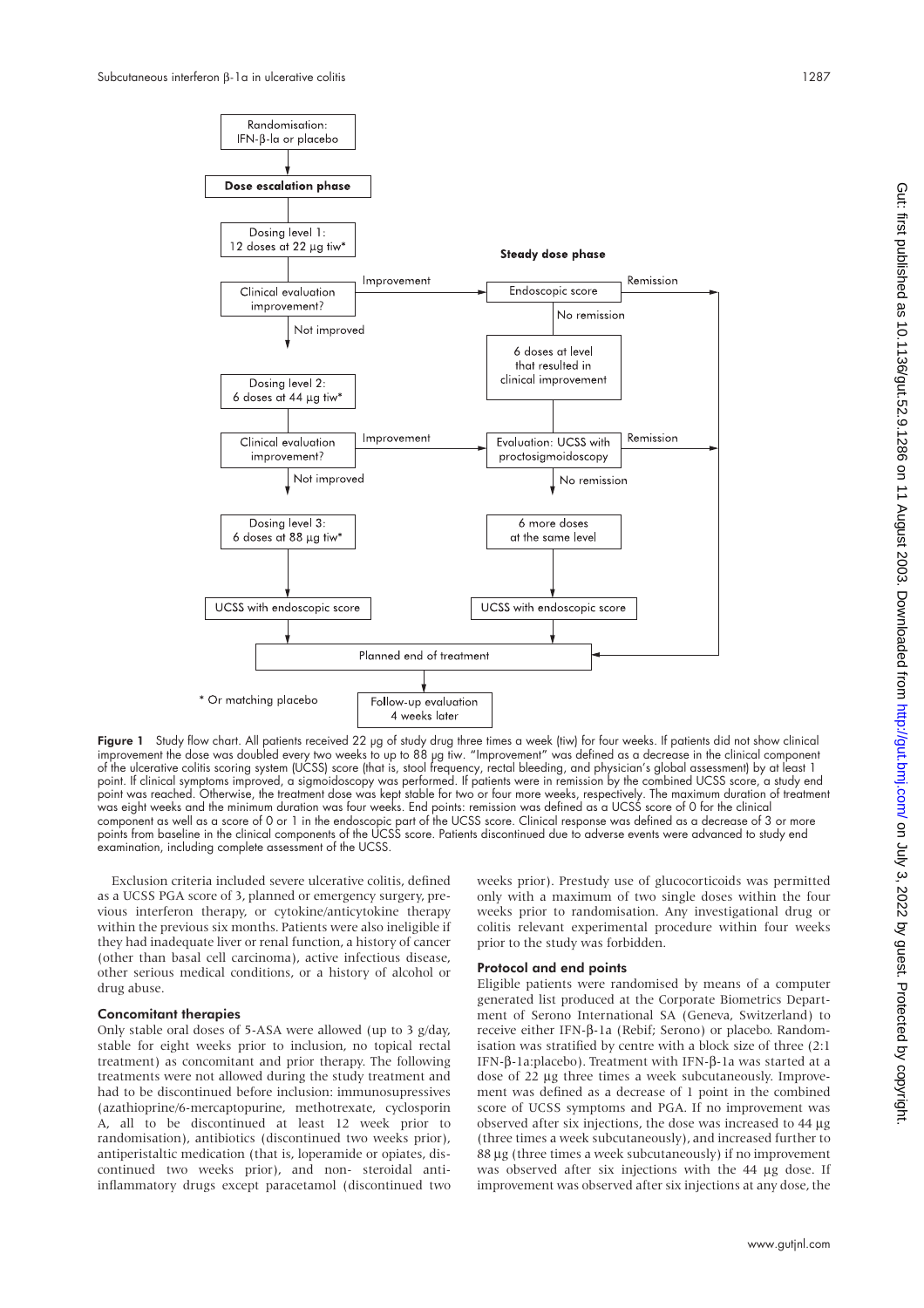|                                                    | IFN- $\beta$ -1a (n=10)  | Placebo $(n=7)$      |
|----------------------------------------------------|--------------------------|----------------------|
| Sex (male (n))                                     | $\overline{\mathcal{A}}$ | $\overline{2}$       |
| Age (y) (median (absolute range))                  | 42.2 (32-68)             | $35$ $(30-63)$       |
| Duration of disease (y) (median (absolute range))  | $9.8$ $(2.6 - 14.2)$     | $9.0$ $(2.6 - 40.3)$ |
| Extent of disease                                  |                          |                      |
| Left sided/pancolitis/backwash ileitis             | 5/4/1                    | 5/2/0                |
| Extraintestinal manifestations:                    |                          |                      |
| Arthritis/arthralgia, uveitis/iritis, skin (n (%)) | $(10\%)$                 | (14.3%)              |
| Chronic autoimmune liver disease (n (%))           |                          | 0                    |
| Baseline UCSS (median)                             | 9<br>$(7 - 10)$          | $(7-12)$<br>9        |
| Baseline C reactive protein (median (Q1-Q3))       | $4.6$ $(3.0-8.9)$        | $8.2$ $(3.0-9.4)$    |
| Oral 5-ASA use (n (%))                             | (71%)<br>5               | (70%)                |
| Mean S-ASA use (g)                                 | 3.8 g/d                  | 3.6 g/d              |

patient entered a maintenance treatment phase of 6–12 injections at that dose. If no improvement was observed after six injections at 88 µg, or if remission occurred at any point, treatment was stopped. Details of the dose rising scheme are detailed in fig 1. The treatment period was concluded by a four week follow up phase after the last study drug administration.

Efficacy was assessed by means of the UCSS every two weeks during treatment, at the end of the treatment period, and at the end of the four week follow up period. Efficacy end points were treatment response and remission. Treatment response was defined as a decrease of at least 3 points from baseline in the UCSS symptoms score and PGA (without the proctosigmoidoscopic score) during treatment. This was a modification of the end point in the original protocol, which defined a clinical response as a decrease of at least 1 point in the UCSS symptoms score and PGA. Remission was defined as complete resolution of clinical symptoms (all clinical UCSS subscores equal to 0), with a proctosigmoidoscopy score of 0 or 1 at any time during treatment. Secondary end points included overall treatment and end point responses (defined as a decrease in UCSS symptoms score, PGA, and proctosigmoidoscopic scores of at least 1 point during or at the end of treatment), and clinical end point responses (a decrease of at least 1 point from baseline in UCSS symptoms scores and PGA, without the proctosigmoidoscopic score).

Information on adverse events was collected throughout the study. All events were graded according to the modified World Health Organization (WHO) Recommendations for Grading of Acute and Subacute Toxicities (grade 1, mild; grade 2, moderate; grade 3, severe; grade 4, life threatening). Blood samples for standard haematology and clinical chemistry investigations were obtained at the start of treatment, at the end of each dose escalation period, and at the end of the follow up period. In addition, serum samples for measurement of neutralising antibodies to IFN- β-1a were obtained at the end of the follow up period. Neutralising antibodies in these samples were measured by enzyme linked immunosorbent assay.

The trial design was exploratory. Therefore, no formal sample size calculation was performed. Response/remission rates were compared between the two treatment groups by one sided Fisher's exact test.<sup>26</sup> All analyses were performed on an intention to treat basis, with missing data being replaced according to the last observation carried forward principle.

#### RESULTS

#### Study population and patient disposal

Of the 18 patients enrolled, data from 17 patients were analysed. One patient was excluded a priori (that is, before the code was broken) from the analysis because of misallocation of study drug. Seven of 17 patients were randomised to receive placebo and 10 to receive IFN-β-1a. Baseline demographics of the study population were well balanced with regard to sex,

age, and disease characteristics (table 1). The median UCSS score was 9 for patients receiving IFN-β- 1a and 8.5 for patients receiving placebo. There were no significant differences between treatment groups in the use of concomitant therapies prior to initiation of the study drugs. During the course of the study, six patients (four in the IFN-β-1a group, two in the placebo group) stopped treatment because of progressive disease, and two (both in the IFN-β-1a group) for other reasons. All patients were included in the intention to treat and safety analyses.

The median duration of treatment was 35.5 days. Of the 10 patients on subcutaneous interferon-β-1a, four were escalated to the maximum dose of 88 µg three times a week, two reached 44 µg, and four remained on 22 µg. The average dose for IFN-β-1a treated patients was 38.6 µg three times a week, which represents an average daily dose of 16.7 µg IFN-β-1a and a cumulative total dose of 627 µg IFN-β-1a.

#### **Efficacy**

Clinical response, as defined by a decrease of at least 3 point in the UCSS, was achieved in five patients (50%) in the IFN-β-1a group and in one (15%) in the placebo group ( $p=0.14$ ). Endoscopically confirmed remission was achieved in three patients in the IFN-β-1a treated group and in none in the placebo group  $(p=0.02)$ .

Of the five patients in whom clinical responses were achieved during IFN-β-1a treatment, one was receiving 22 µg three times a week, three were receiving 44 µg, and one was receiving 88 µg. The mean time to clinical treatment response was 28 (SD 11) days in the IFN-β-1a group and 28 days in the responding placebo patient. The mean cumulative dose of IFN-β-1a required to achieve clinical treatment response was 449 µg.

Of the three patients in whom remission was achieved during IFN-β-1a treatment, one was receiving 44 µg and two were receiving 88 µg. The mean time to remission was 52 (7) days in the IFN-β-1a group. The mean cumulative dose of IFN-β-1a required for induction of remission was 1115 µg.

UCSS symptom scores and PGAs tended to decrease to a greater extent in patients treated with IFN-β-1a than in those receiving placebo, but the differences were not statistically significant (table 2).

## **Safety**

A total of 92 adverse events were reported, of which 57 occurred in the IFN-β-1a group and 35 in the placebo group; all patients experienced at least one adverse event. The majority of adverse events (97%) were graded as mild or moderate in severity; only one adverse event in the IFN-β-1a group (pain related to disease progression) was rated as severe.

Adverse events that were considered to be possibly or probably treatment related occurred in 15 patients (10 in the IFNβ-1a group; five in the placebo group). Most were influenzalike symptoms or injection site reactions, and most were mild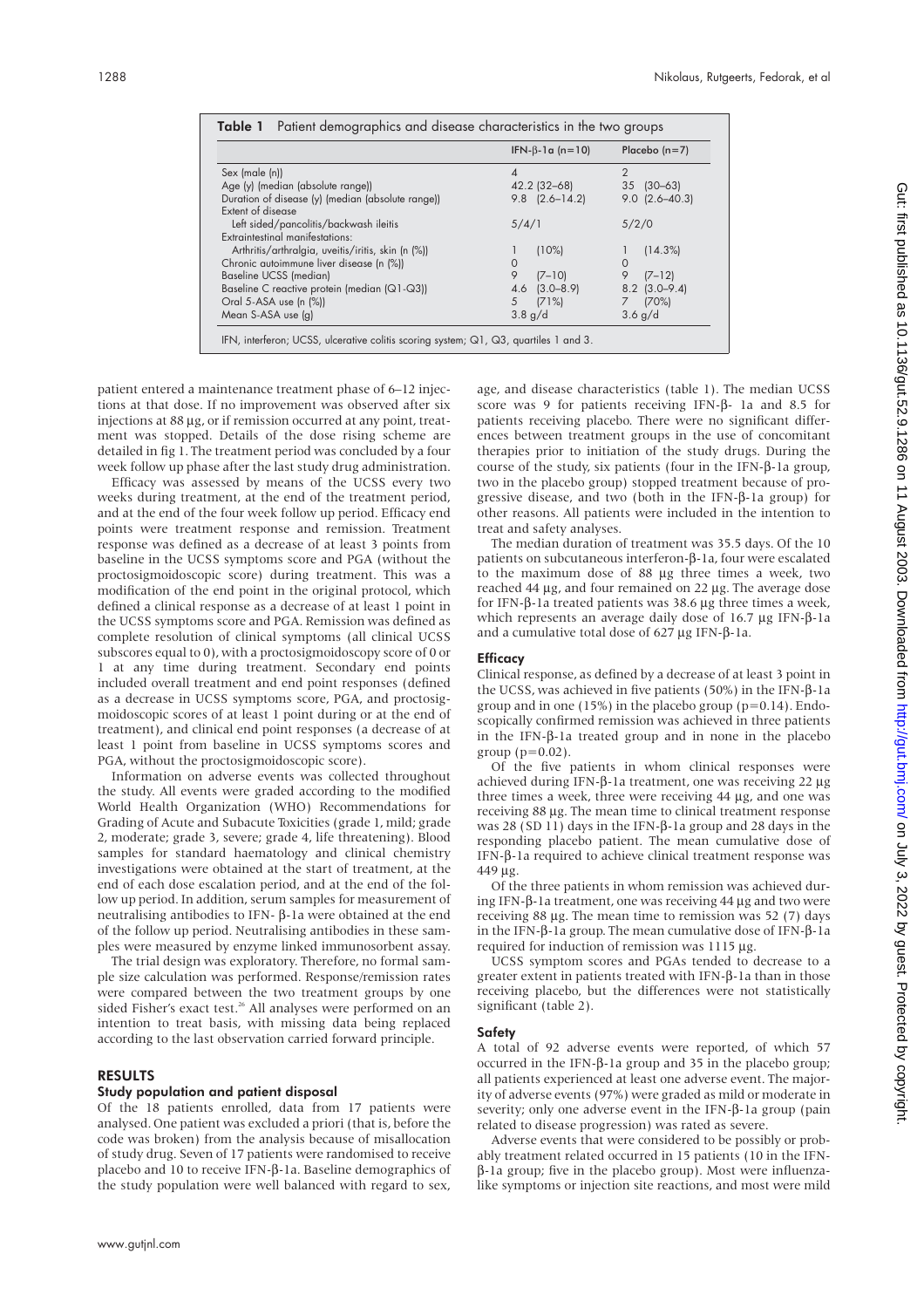Table 2 Change in UCSS symptom scores from baseline, and response and remission rates during treatment in the two groups

|                           | IFN- $\beta$ -1a (n=10) | Placebo $(n=7)$ | p Value |
|---------------------------|-------------------------|-----------------|---------|
| Stool frequency           | $-1.0$ (1.2)            | $-0.14$ (0.89)  | NS      |
| Rectal bleeding           | $-0.4$ (1.1)            | $-0.42$ (0.79)  | NS      |
| <b>PGA</b>                | $-0.56(1.2)$            | $-0.38$ (0.92)  | NS      |
| Proctosigmoidoscopy score | $-0.8$ (1.1)            | 0.14(0.69)      | NS      |
| Clinical response         | $(50\%)$                | (15%)           | 0.14    |
| Remission                 | $(30\%)$                | $(0\%)$<br>O    | 0.02    |

IFN, interferon; UCSS, ulcerative colitis scoring system; PGA, physician's global assessment.

|                                  | IFN- $\beta$ -1a (n=10) (total) | Placebo $(n=8)^*$ (total) |
|----------------------------------|---------------------------------|---------------------------|
| At least one adverse event       | 10 (100%)                       | 5(63%)                    |
| Angemia                          | 2(20%)                          |                           |
| Headache                         | 2(20%)                          | 2(25%)                    |
| Influenza-like symptoms          | 3(30%)                          | 2(25%)                    |
| Injection site inflammation      | 5 (50%)                         |                           |
| Injection site pain              | 3(30%)                          | 2(25%)                    |
| Injection site reaction          | 2(20%)                          |                           |
| Nausea                           | 2(20%)                          | 1(13%)                    |
| Pain                             | 2(20%)                          |                           |
| Rash                             | 2(20%)                          | 1(13%)                    |
| Other (in one patient per group) | 14                              | 5                         |
| Total                            | 37                              | 13                        |

\*One patient who was originally assigned to the placebo group was removed prior to the analysis (for details see "study population and patient disposal"). This patient was removed from the efficacy analysis but not from analysis of side effects. IFN, interferon.

or moderate in severity (table 3). One patient in the IFN-β-1a group withdrew from the study because of treatment related side effects (influenza-like symptoms).

Five patients in the IFN-β-1a group showed an increase in lymphocyte counts to at least WHO grade 3 before starting treatment; in three of these, lymphocyte counts had returned to values similar to before the start of study treatment by the end of the study. Three patients (two in the IFN-β-1a group, one in the placebo group) showed a 2 point increase in WHO grade for some blood chemistry variable during the study. These were graded by the investigators as without major clinical impact. No other significant laboratory abnormalities (based on WHO classifications) were observed. All patients were tested for neutralising antibodies before the study and after the end of follow up. No neutralising antibodies to IFNβ-1a were detected.

#### **DISCUSSION**

The results of this pilot study suggest that subcutaneous application of IFN-β-1a may be beneficial in the treatment of moderately severe ulcerative colitis. Patients treated with escalating doses of IFN-β-1a tended to show higher clinical response and remission rates than those receiving placebo, although the differences between the groups did not reach statistical significance. It should be noted however that this was an exploratory study that was not powered to detect significant differences in response rates. Allocation of patients showed some imbalances between the two groups (in sex distribution and disease localisation), which are to be expected in a small trial but which may also have influenced the outcome.

The mean dose of IFN-β-1a required to induce a new clinical treatment response was 449 µg subcutaneously, given for approximately 28 days. This is equivalent to a mean dose of 35 µg given three times a week. The mean dose required to induce remission was 1115 µg over a mean of 52 days, which corresponds to a dose of 50 µg given three times a week. These may be considered the minimal effective doses for use in ulcerative colitis, and are comparable with those previously shown to be effective in patients with multiple sclerosis.<sup>23</sup>

Subcutaneous application of IFN-β-1a was well tolerated in this study. The majority of adverse events were mild or moderate, and consisted of influenza-like symptoms and injection site reactions. Thus the adverse event profile of IFN-β-1a in these patients with ulcerative colitis was comparable with that seen previously in large studies in multiple sclerosis patients.<sup>27</sup> <sup>2</sup>

The finding that subcutaneous application of IFN-β-1a can induce clinical responses in patients with ulcerative colitis is consistent with those of open studies with IFN alpha in this condition,<sup>23 30</sup> and of a long term pilot study with IFN- $\beta$ .<sup>25</sup> This raises important questions about the potential mechanisms of action of IFN-β in ulcerative colitis. In vitro studies have shown that IFN-β can induce IL-10 release from lymphocytes obtained from patients with multiple sclerosis,<sup>15 25</sup> which suggests that IFN-β could induce an anti-inflammatory response in the colonic mucosa. Furthermore, a study in patients with Crohn's disease and concomitant herpes virus infection has shown that IFN alpha can induce an antiviral reaction that was associated with reduced intestinal inflammation.<sup>31</sup> At present however the clinical significance of such findings remains to be established.

In conclusion, mild to moderate uncomplicated ulcerative colitis is a condition that favours exploration of the efficacy of IFN-β-1a in this disease. However, the side effect profile of IFN-β- 1a suggests that it might find its place in the therapy of more serious disease as an alternative to glucocorticoids, if effective. Further studies are warranted to confirm and extend these findings, and to define the potential benefits offered by IFN-β as an alternative to glucocorticoids.

## ACKNOWLEDGEMENTS

The clinical study was supported by a grant from Serono International SA, Geneva, Switzerland. The fellowship of SN was supported by the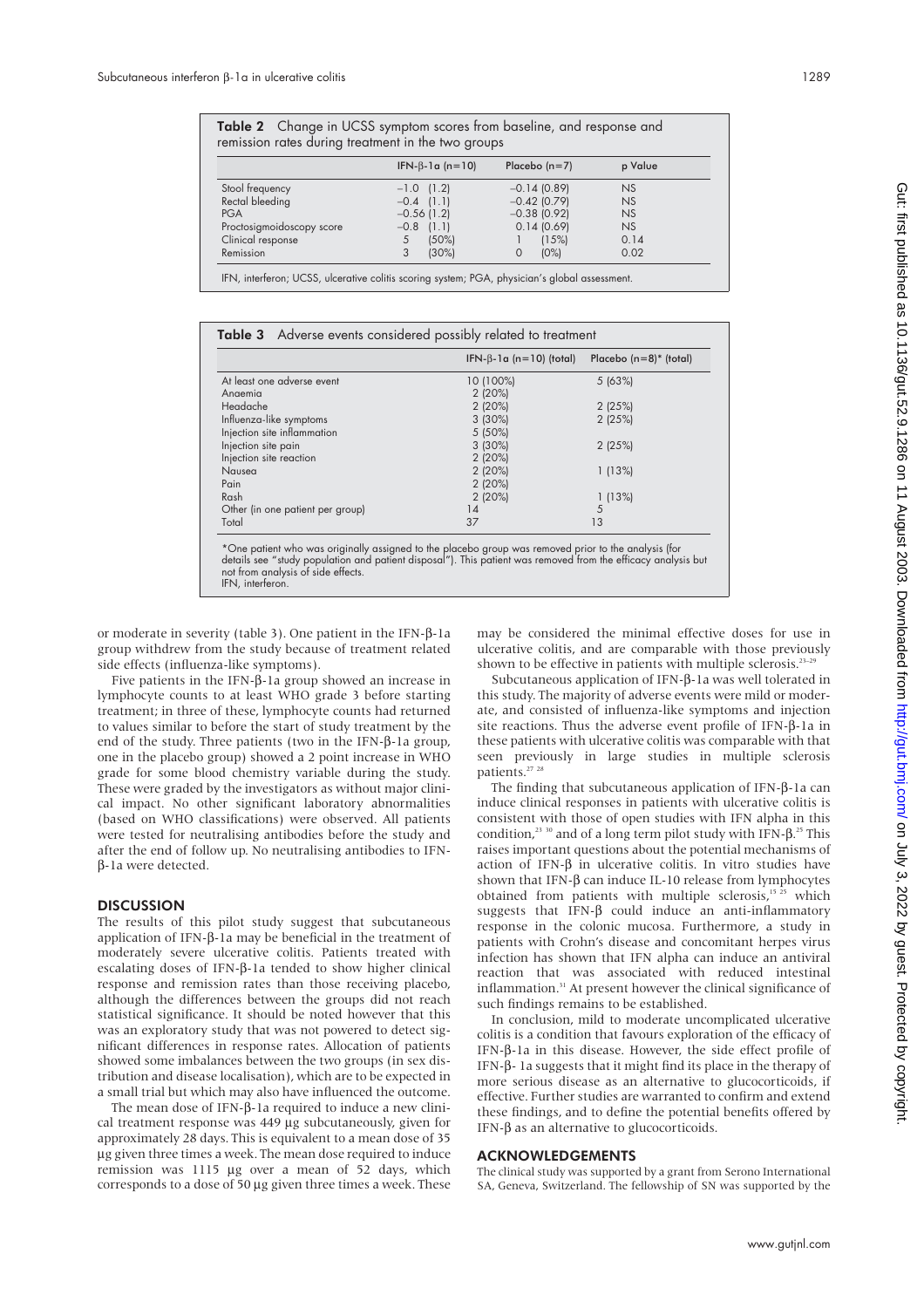Competence Network "Inflammatory Bowel Disease" (a public program financed by the German Ministry of Education and Research (BMBF)) and a grant from Mucosa Forschungsgesellschaft (MFG).

.....................

## Authors' affiliations

- S Nikolaus, S Schreiber, Christian-Albrechts University, Kiel, Germany
- **P Rutgeerts,** KUL Gasthuisberg, Leuven, Belgium
- R Fedorak, University of Alberta, Edmonton, Canada
- A H Steinhart, Mount Sinai Hospital, Toronto, Canada
- G E Wild, McGill University, Montreal, Canada **D Theuer,** Heidelberg University, Heidelberg, Germany
- **J Möhrle,** Serono International SA, Geneva, Switzerland

#### REFERENCES

- 1 Niessner M, Volk BA. Altered Th1/Th2 cytokine profiles in the intestinal mucosa of patients with inflammatory bowel disease as assessed by quantitative reversed transcribed polymerase chain reaction (RT-PCR)*.*
- *Clin Exp Immunol* 1995;101:428–35. 2 Brynskov J, Nielsen OH, Ahnfelt-Ronne I, *et al.* Cytokines (immunoinflammatory hormones) and their natural regulation in
- inflammatory bowel disease (Crohn's disease and ulcerative colitis): a<br>Teview. *Dig Dis* 1994;1**2**:290–304.<br>**3 Cassini-Raggi V**, Kam L, Chong YJ, *et al.* Mucosal imbalance of IL-1<br>and IL-1 receptor antagonist in inflammat mechanism of chronic intestinal inflammation*. J Immunol* 1995;154:2434–40.
- 4 Sher ME, D'Angelo AJ, Stein TA, *et al.* Cytokines in Crohn's colitis*. Am J Surg* 1995;169:133–6.
- 5 Hyams JS, Fitzgerald JE, Wyzga N, *et al.* Relationship of interleukin-1 receptor antagonist to mucosal inflammation in inflammatory bowel disease*. J Pediatr Gastroenterol Nutr* 1995;21:419–25.
- 6 Nakamura M Saito H, Kasanuki J, *et al.* Cytokine production in patients with inflammatory bowel disease*. Gut* 1992;33:933–7.
- 7 Rosenberg JL, Wall AJ, Levin B, *et al.* A controlled trial of azathioprine in the management of chronic ulcerative colitis*. Gastroenterology* 1975;69:96–9.
- 8 Hawthorne AB, Logan RF, Hawkey CJ, et al. Randomised controlled trial of azathioprine withdrawal in ulcerative colitis*. BMJ* 1992;305:20–2. 9 Kozarek RA, Patterson DJ, Gelfand MD, *et al.* Methotrexate induces
- clinical and histologic remission in patients with refractory inflammatory<br>bowel disease. Ann Intern Med 1989;**110**:353–6.<br>10 **Oren R**, Arber N, Odes S, et al. Methotrexate in chronic ulcerative<br>colitis: a double blind, ra
- *Gastroenterology* 1996;110:1416–21.
- 11 Farrell RJ, Peppercorn MA. Ulcerative colitis*. Lancet* 2002;359:331– 40.
- 
- 12 **Panitch HS**, Folus JS, Johnson KP. Recombinant IFN-β inhibits<br>IFN-gamma production in MS. Ann Neurol 1987;**22**:137.<br>13 **Brod SA**, Marshall GD Jr, Henninger EM, *et al.* Interferon-β 1b treatment<br>decreases tumor necrosi production in multiple sclerosis*. Neurology* 1996;46:1633–8. 14 Devajyothi C, Kalvakolanu I, Babcock GT, *et al.* Inhibition of
- interferon-gamma-induced major histocompatibility complex class II gene

transcription by interferon-beta and type beta 1 transforming growth factor in human astrocytoma cells. Definition of cis-element*. J Biol Chem* 1993;268:18794–800.

- 15 Rudick RA, Ransohoff RM, Peppler R, *et al.* Interferon beta induces interleukin-10 expression: relevance to multiple sclerosis*. Ann Neurol* 1996;40:618–27.
- 16 Schnaper HW, Aune TM, Pierce CW. Suppressor T cell activation by human leukocyte IFN*. J Immunol* 1983;131:2301–6.
- 17 Saksela ET, Timonen T, Cantell K. Human natural killer cell activity is augmented by IFN via recruitment of 'pre-NK' cells*. Scand J Immunol* 1979;10:251–6.
- 18 James RI, Menaya J, Hudson K, *et al.* Role of protein kinase C in induction of gene expression and inhibition of cell proliferation by interferon alpha*. Eur J Biochem* 1992;209:813–22.
- 19 Palleroni AV, Aglione A, Labow M, *et al.* Interferon immunogenicity: preclinical evaluation of interferon-alpha 2a*. J Interferon Cytokine Res* 1997;17(suppl 1):S23–7.
- 20 Lowenthal JW, York JJ, O'Neil TE, *et al.* In vivo effects of chicken interferon-gamma during infection with Eimeria*. J Interferon Cytokine Res* 1997;17:551–8.
- 21 Yin K, Hock CE, Lai PS, *et al.* Role of interferon-gamma in lung inflammation following cecal ligation and puncture in rats*. Shock* 1999;12:215–21.
- 22 Hubel K, Dale DC, Liles WC. Therapeutic use of cytokines to modulate phagocyte function for the treatment of infectious diseases: current status of granulocyte colony-stimulating factor, granulocyte-macrophage colony-stimulating factor, macrophage colony-stimulating factor, and interferon-gamma*. J Infect Dis 2002* 15;185:1490–501.
- 23 Sumer N, Palabiyikoglu M. Induction of remission by IFN-alpha in patients with chronic active ulcerative colitis*. Eur J Gastroenterol Hepatol* 1995;7:597–602.
- 24 Musch E, Andus T, Malek M. Induction and maintenance of clinical remission by interferon-beta in patients with steroid-refractory active ulcerative colitis-an open long- term pilot trial*. Aliment Pharmacol Ther* 2002;16:1233–9.
- 25 Schroeder KW, Tremaine WJ, Ilstrup DM. Coated oral 5-aminosalicylic acid therapy for mildly to moderately active ulcerative colitis. A randomized study*. N Engl J Med* 1987;317:1625–9.
- 
- 26 **Sachs L**. Angewandte Statistik, 7th edn. Heidelberg: Springer, 1992.<br>27 **PRISMS Study Group**. Randomised double-blind placebo-controlled<br>study of interferon- β-1a in relapsing/remitting multiple sclerosis. *Lancet* 1998;352:1498–504.
- 28 The Once Weekly Interferon for MS Study Group (OWIMS). Evidence of interferon beta- 1a dose response in relapsing-remitting MS. The OWIMS study*. Neurology* 1999;53:679–86. 29 Chofflon M. Recombinant human interferon beta in relapsing-remitting
- multiple sclerosis: a review of the major clinical trials*. Eur J Neurol* 2000;7:369–80.
- 30 Madsen SM, Schlichting P, Davidsen B, *et al.* An open-labeled, randomized study comparing systemic interferon-alpha-2A and prednisolone enemas in the treatment of left-sided ulcerative colitis*. Am J Gastroenterol* 2001;96:1807–15.
- Ruther U, Nunnensiek C, Muller HA, *et al.* Interferon alpha (IFN alpha 2a) therapy for herpes virus-associated inflammatory bowel disease (ulcerative colitis and Crohn's disease)*. Hepatogastroenterology* 1998;45:691–89.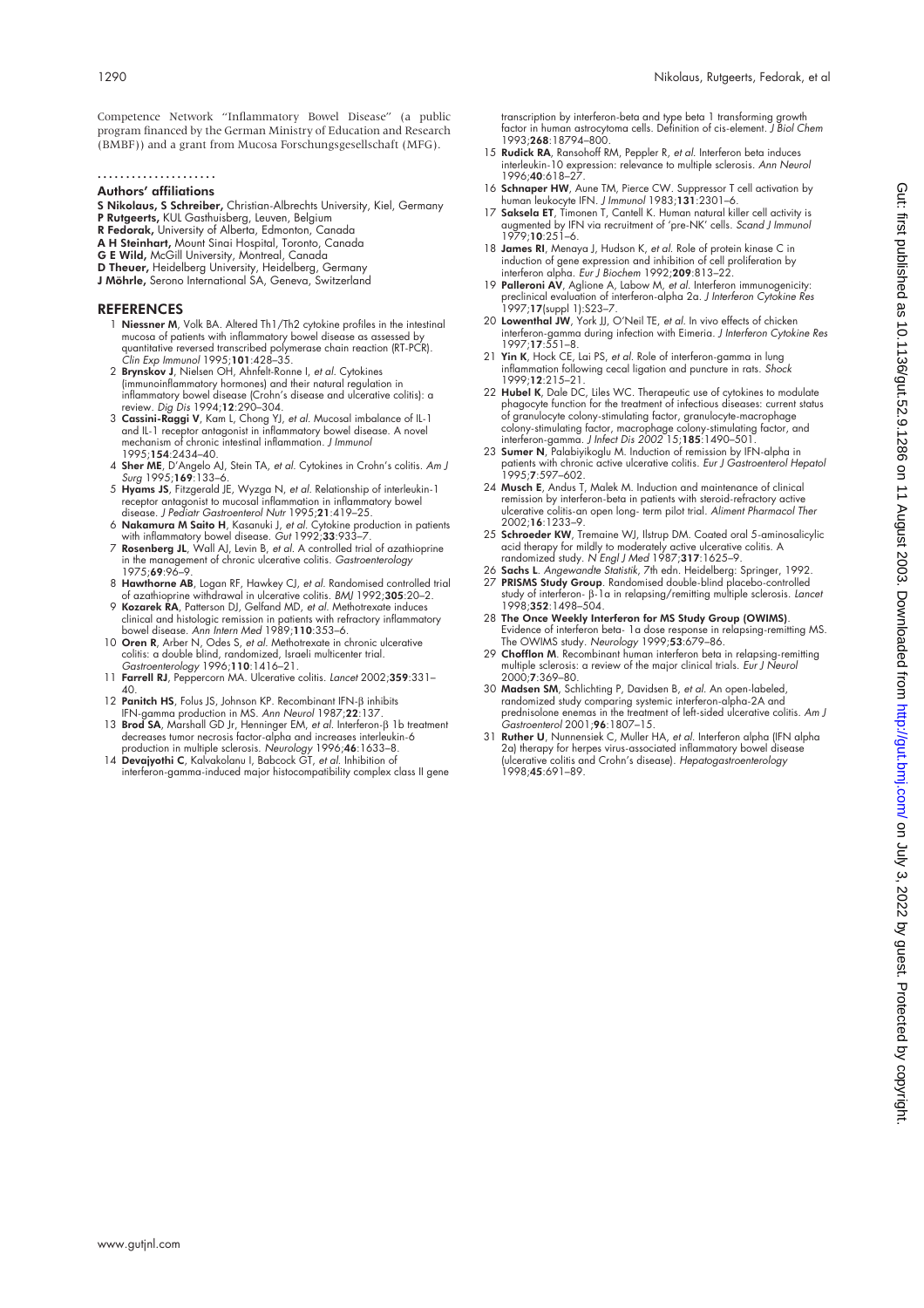# PostScript ..............................................................................................

## LETTERS

If you have a burning desire to respond to a paper published in Gut, why not make use of our "rapid response" option?

Log onto our website (www.gutjnl.com), find the paper that interests you, and send your response via email by clicking on the "eLetters" option in the box at the top right hand corner.

Providing it isn't libellous or obscene, it will be posted within seven days. You can retrieve it by clicking on "read eLetters" on our homepage.

The editors will decide as before whether to also publish it in a futrue paper issue.

## Scintigraphic assessment of SO dysfunction

As diagnosis of sphincter of Oddi (SO) dysfunction may require perendoscopic manometric assessment of the sphincter, which is an invasive technique carrying a significant risk of pancreatitis, non-invasive scintigraphy has been proposed as an alternative diagnostic method. Craig et al (Gut 2003;52:352–7) reported their experience in assessing SO dysfunction in post-cholecystectomy patients with scintigraphy using the hepatic hilum-duodenum transit time  $(HHDT)$  of Cicala and colleagues<sup>1</sup> and the scoring system of Sostre and colleagues.<sup>2</sup> In the study of Craig et al, scintigraphic data after cholecystokinin octapeptide (CCK-OP) infusion were compared with SO basal pressure, the latter recorded at manometry in the absence of any stimulus.

Craig et al concluded that none of the above scintigraphic variables was sufficiently sensitive to diagnose SO dysfunction identified at SO manometry. Although it is evident that the scintigraphic method of Craig et al used in their study was indeed poorly sensitive, the conclusion of their study cannot be extended to interpret the validity of scintigraphy, as performed in other centres.

It is necessary to identify regions of interest (ROIs) that are repeatable. In the original description of the method it was pointed out that only HHDT performed with the correct ROIs and subtractions was repeatable, compared with other scintigraphic variables related to hepatic uptake and clearance of radiolabelled bile.<sup>1</sup> Noticeably in the original HHDT method, ROIs were the heart, right external liver parenchyma, hepatic hilum, and duodenum, whereas in Craig's study ROIs were the right lobe of the liver and the common bile duct (CBD), which are not sufficient reference sites to construct a transit measurement from the hepatic hilum to the duodenum. In addition, an ROI placed on the CBD cannot correctly discriminate CBD activity from that of the major bile ducts at the hepatic hilum.

Furthermore, analysis of time threshold performed on visual assessment of three minute composite images implies a measurement error of several minutes. In addition, assessment of radiolabelled bile at different sites cannot be performed correctly with a visual method that is significantly delayed in comparison with assessment based on time activity curves (TAC), provided that frame timing is adequate. For example, this methodological error is clearly described and illustrated in figure 3 of the article by Cicala and colleagues, $\frac{1}{2}$  with the original description of the HHDT method where the time period assessed with static images at 2.5 minutes apart was delayed by 2.5 minutes in comparison with the assessment based on the TAC constructed on 15 second frame timing. Use of a cholecystokinetic stimulus to assess HHDT is also questionable as CCK is known to affect hepatic bile secretion and SO motor activity, either accelerating the transit of bile under normal conditions or slowing it in the case of SO paradoxical response. Madacsy and colleagues,<sup>3</sup> comparing measurement of HHDT without any stimulus and after caerulein administration, showed that the 89% sensitivity of the test without the cholecystokinetic stimulus decreased to 0% after the cholecystokinetic stimulus. In addition, it is not acceptable to derive any conclusions on test sensitivity from a comparison between a scintigraphic assessment performed after a cholecystokinetic stimulus and manometric recordings performed in the absence of a stimulus. Craig et al's study refers to  $>9$  minutes as an abnormal threshold of HHDT, as indicated in the study of Cicala and colleagues.1 Use of a reference threshold from another centre does not apply when a different technique is used. The technique of Craig et al should be validated with correct

reference standards defined in a control group, which was lacking in their study.

Several studies have used similar but not comparable scintigraphic techniques to assess SO dysfunction by means of the hepatic duodenum transit time or a score (see table 1).

All but one of the studies in table 1 have compared scintigraphy with manometry and have shown a high specificity of the test and, with the exception of Craig et al, have also shown a satisfactory sensitivity in the absence of a cholecystokinetic stimulus. Reliability of the HHDT test is supported by the following studies:

(1) it is reproducible in asymptomatic controls (Cicala and colleagues<sup>1</sup>) and in patients with SO dysfunction (Cicala and colleagues<sup>4</sup>); and

(2) it discriminates asymptomatic controls from SO dysfunction patients (Corazziari and colleagues<sup>5</sup>).

Finally, in common with the validation process used for SO manometry, validity of a scintigraphic diagnostic test for SO dysfunction is proved if the tested variable (that is, HHDT or a score) normalises after, and predicts the outcome of, treatment of the abnormality that the test is designed to detect. Both of the above demonstrations for HHDT have been presented in the study by Cicala and colleagues.<sup>4</sup>

We are aware that information concerning reliability and outcome prediction of HHDT derive from a single group of investigators and confirmation studies with comparable techniques performed in other centres would be welcome. However, we would caution against making comparisons and drawing conclusions with techniques that are not comparable and have not been submitted to proper validation studies to ascertain their reliability.

#### E Corazziari, M Cicala, F Scopinaro, O Schillaci, I F Habib, N Pallotta Università La Sapienza, Rome, Italy

Correspondence to: Dr E Corazziari, Dipartimento di Scienze Cliniche Policlinico, Umberto I V. le del Policlinico, Italy; enrico.corazziari@uniroma1.it

#### References

1 Cicala M, Corazziari E, Scopinaro F, et al. Quantitative cholescintigraphy in the assessment

|                                              |                                                       |                  | Reproducibility (controls/ | Versus manometry (no stimulus) |                 | Versus sphincterotomy<br>(sensitivity) |              |
|----------------------------------------------|-------------------------------------------------------|------------------|----------------------------|--------------------------------|-----------------|----------------------------------------|--------------|
| Reference No                                 | <b>Analysis</b><br><b>Stimulus</b><br>Frame/t<br>pts) |                  |                            | Sensitivity (%)                | Specificity (%) |                                        |              |
| Scintigraphic HHDTT (choledochoscintigraphy) |                                                       |                  |                            |                                |                 |                                        |              |
| 1, 4, 5                                      | None                                                  | 15 <sub>s</sub>  | <b>TAC</b>                 | Rel/rel                        | 83              | 100                                    | 93           |
|                                              | None                                                  | min              | <b>TAC</b>                 | Not assessed                   | 89              | 100                                    | Not assessed |
|                                              | <b>CRL</b>                                            | min              | <b>TAC</b>                 | Not assessed                   |                 | 100                                    | Not assessed |
| 6                                            | None                                                  | 1 min            | Static                     | Not assessed                   | Not assessed    |                                        | Not assessed |
| Craig et al                                  | <b>CCK-OP</b>                                         | $\mathsf{I}$ min | <b>Static</b>              | Not assessed                   | 13              | 95                                     | Not assessed |
| Scintigraphic score                          |                                                       |                  |                            |                                |                 |                                        |              |
|                                              | <b>CCK-OP</b>                                         | min              | Static +TAC                | Not assessed                   | 100             | 100                                    | Not assessed |
| Craig et al                                  | <b>CCK-OP</b>                                         | $\mathsf{I}$ min | Static +TAC                | Not assessed                   | 38              | 90                                     | Not assessed |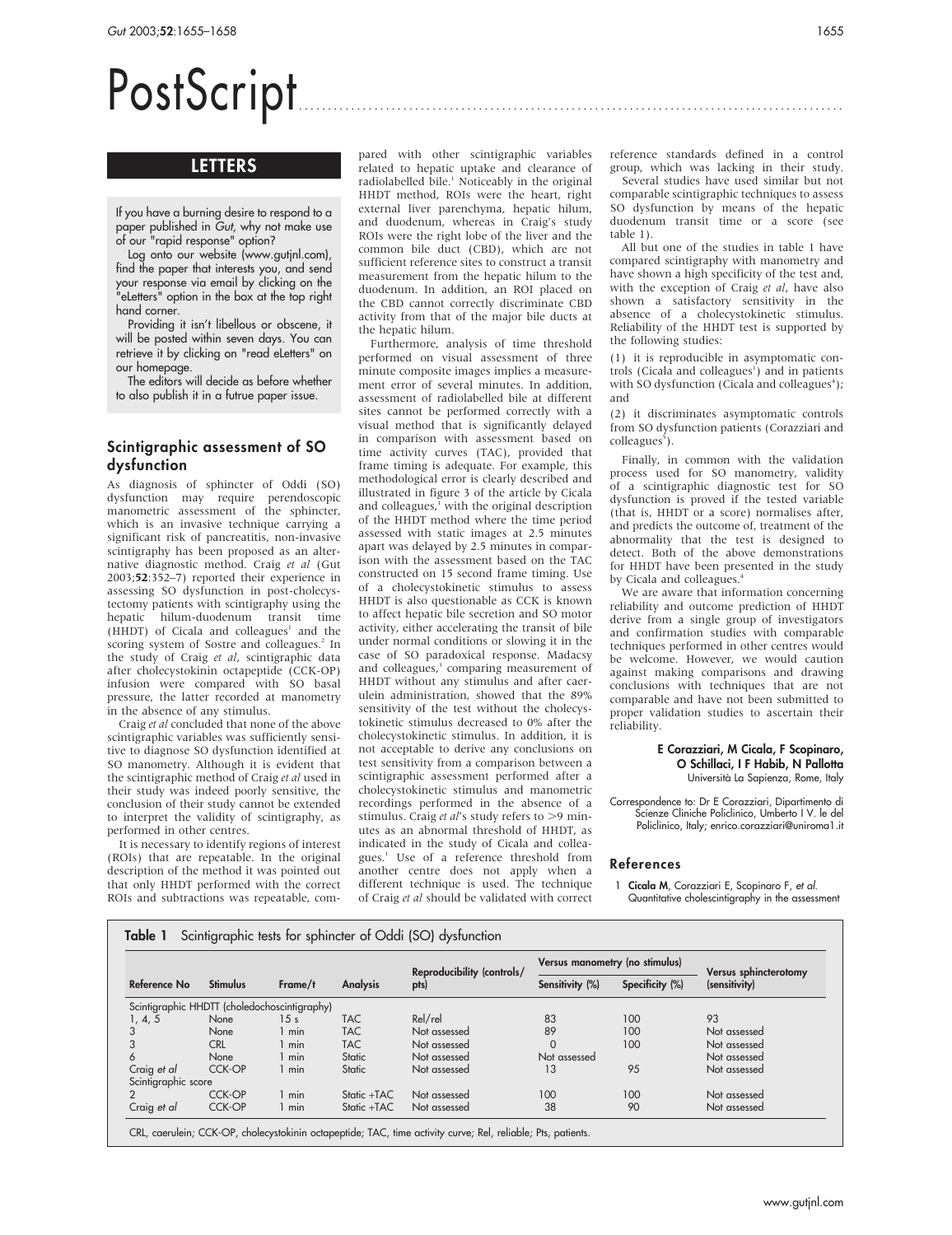of choledochoduodenal bile flow. Gastroenterology 1991;100:1106–13.

- 2 Sostre S, Kalloo AN, Spiegler EJ, et al. A non invasive test of sphincter of Oddi dysfunction in postcholecystectomy patients: the scintigraphic score. J Nucl Med 1992;33:1216–22.
- 3 Madacsy L, Middelfart HV, Matzen P, et al. Quantitative hepatobiliary scintigraphy and endoscopic sphincter of Oddi manometry in patients with suspected sphincter of Oddi dysfunction: assessment of flow-pressure relationship in the biliary tract. Eur J Gastroenterol Hepatol 2000;12:777–86.
- 4 Cicala M, Habib FI, Vavassori P, et al. Outcome of endoscopic sphincterotomy in post cholecystectomy patients with spincter of Oddi dysfunction as predicted by manometry and quantitative choledochoscintigraphy. Gut 2002;50:665–668.
- 5 Corazziari E, Cicala M, Habib FI, et al. Hepatoduodenal bile transit in cholecystectomized subjects. Relatioship with sphincter of Oddi function and diagnostic value. Dig Dis Sci 1994;39:1985–93.
- 6 Sand JA, Turjanmaa VM, Koskinen MO, et al. Variables affecting quantitative biliary scintigraphy in asymptomatic cholecystectomized<br>volunteers. *Hepatogastroenterology* 1999;46:130–5.

## Proposal for a new histological grading system for posttreatment evaluation of gastric MALT lymphoma

Gastric MALT lymphoma (GML) development is closely associated with Helicobacter *pylori* infection cases.<sup>1</sup> The majority of stage IE GML regress following H pylori eradication but assessing cure of the disease requires prolonged follow up. Residual lymphoid infiltrate in post-treatment gastric biopsies can be very difficult to interpret and histological criteria for the diagnosis of minimal residual disease or complete remission are not clearly defined. Molecular follow up by polymerase chain reaction (PCR) for the rearranged immunoglobulin heavy chain variable region shows that persistent monoclonal bands is observed in 44% of cases showing apparent complete histological<br>remission.<sup>2</sup> The significance of ongoing PCR monoclonality in the absence of histological disease is still under investigation.

Thus histological evaluation of gastric biopsies remains the cornerstone to assess lymphoma response to therapy. In 1993, Wotherspoon et al proposed a histological scoring system that was initially designated to express the degree of confidence of a diagnosis of GML on gastric biopsies.<sup>3</sup> This histological scoring has been used to evaluate the response to therapy in a number of subsequent trials but many investigators have found the system difficult to apply and of low interobserver reproducibility. Other studies have used the criteria of partial and complete remission defined by Neubauer and colleagues.<sup>4</sup> Criteria of lymphoma response to therapy need to be standardised using a system that can be easily applied so that results of future clinical trials can be compared.

As part of multicentre clinical trials on GML, GELA (Groupe d'Etude des Lymphomes de l'Adulte) pathologists and one of the authors (ACW) established a posttreatment histological grading system based on evaluation on haematoxylin-eosin (H&E) stained sections of three essential diagnostic features: the lymphoid infiltrate, presence of lymphoepithelial lesions (LEL), and stromal changes. We classified the morphological features observed in post-treatment gastric biopsies as follows: ''complete histological response'' (CR), ''probable minimal residual disease'' (pMRD), ''responding/residual disease'' (rRD), and ''no change'' (NC) (table 1). These groups give clinically relevant information to the clinician. In particular, the category responding/residual disease (rRD) implies that overt lymphoma is present in association with features that suggest a degree of regression. This would imply to the clinician an ongoing response that does not require immediate use of alternative therapies.

To assess the reproducibility of this histological grading system, we selected at random 10 patients with GML enrolled in the GELA clinical trial (seven men and three women; median age 60 years (range 35–74)).<sup>5</sup> A total of 45 sets of gastric biopsies stained with H&E were evaluated separately by each histopathologist blind to the clinical follow up data using the new follow up system. Three to six sequential gastric biopsies were analysed for all patients with a mean follow up of 19 months after H pylori eradication therapy. Interobserver agreement evaluated by the weighted kappa value gave excellent results, with values over 0.84, indicating very good agreement among the seven observers.

Assessing the lymphoma remission status is of great importance for clinical practice. Developing tools to evaluate residual disease are needed, not only for clinical practice but also to conduct clinical trials that aim to define therapeutic guidelines. We propose in this study a histological grading system for

| Table 1 GELA histological grading system for post-treatment evaluation of |  |  |  |
|---------------------------------------------------------------------------|--|--|--|
| gastric MALT lymphoma                                                     |  |  |  |

| Score                                          | Lymphoid infiltrate                                                              | <b>LEL</b>                  | <b>Stromal changes</b>                |
|------------------------------------------------|----------------------------------------------------------------------------------|-----------------------------|---------------------------------------|
| CR (complete histological<br>remission)        | Absent or scattered<br>plasma cells and small<br>lymphoid cells in the LP        | Absent                      | Normal or empty LP<br>and/or fibrosis |
| pMRD (probable<br>minimal residual<br>disease) | Aggregates of<br>lymphoid cells or<br>lymphoid nodules in the<br>LP/MM and/or SM | Absent                      | Empty LP and/or<br>fibrosis           |
| rRD (responding residual<br>disease)           | Dense, diffuse, or<br>nodular extending<br>around glands in the LP               | Focal LEL or absent         | Focal empty LP and/or<br>fibrosis     |
| NC (no change)                                 | Dense, diffuse, or<br>nodular                                                    | Present, "may be<br>absent" | No changes                            |

the evaluation of post-treatment gastric biopsies. Testing of this scheme in a small number of cases within the group developing this scheme has shown it to be highly reproducible. These results encourage further evaluation of this scheme on larger series, as well as investigation of its clinical significance and impact on clinical guidelines. In combination with molecular studies, this scheme could provide an interesting tool for the evaluation of residual disease in prospective studies on GML.

#### C Copie-Bergman, P Gaulard

Département de Pathologie, EA 2348, Hôpital Henri Mondor, AP-HP, 94010 Créteil, France

#### A Lavergne-Slove

Service d'Anatomie Pathologique, Hôpital<br>Lariboisière, AP-HP, Paris, France

#### N Brousse

Service d'Anatomie Pathologique, Hôpital Necker Enfants-Malades, AP-HP, Paris, France

#### J F Fléjou

Service d'Anatomie Pathologique, Hôpital Saint-Antoine, AP-HP, Paris, France

#### K Dordonne

Service de Biostatistiques et d'Informatique, Hôpital Henri Mondor, AP-HP, Créteil, France

#### A de Mascarel

Service d'Anatomie Pathologique, CHU de Bordeaux, France

#### A C Wotherspoon

Department of Histopathology, Royal Marsden Hospital, London, UK

#### for the Groupe d'Etude des Lymphomes de l'Adulte (GELA)

Correspondence to: Dr C Copie-Bergman, Département de Pathologie, Hôpital Henri Mondor, 51 avenue du Maréchal de Lattre de Tassigny, 94010 Créteil, France; christiane.copie@hmn.ap-hop-paris.fr

#### References

- Du MQ, Isaacson PG. Gastric MALT lymphoma: from aetiology to treatment. Lancet Oncol 2002;3:97–104.
- 2 Bertoni F, Conconi A, Capella C, et al. Molecular follow-up in gastric mucosa-associated lymphoid tissue lymphomas: early analysis of the LY03 cooperative trial. Blood 2002;99:2541–4.
- 3 Wotherspoon AC, Doglioni C, Diss TC, et al. Regression of primary low-grade B-cell gastric lymphoma of mucosa-associated lymphoid tissue type after eradication of Helicobacter pylori. Lancet 1993;342:575–7.
- 4 Neubauer A, Thiede C, Morgner A, et al. Cure of Helicobacter pylori infection and duration of remission of low-grade gastric mucosa-associated lymphoid tissue lymphoma. *J Natl Cancer Ins.*<br>1997;**89**:1350–5.
- 5 Levy M, Copie-Bergman C, Traulle C, et al. Conservative treatment of primary gastric lowgrade B-cell lymphoma of mucosa-associated lymphoid tissue: predictive factors of response and outcome. *Am J Gastroentero.*<br>2002;**97**:292–7.

## Remarkable resemblance in the mode of transmission of HCV infection among haemodialysis patients and IVDAs

Hepatitis C virus (HCV) infection is widespread among patients on long term haemodialysis (HD) and among intravenous drug abusers (IVDAs). However, there appear to be striking similarities in the mode of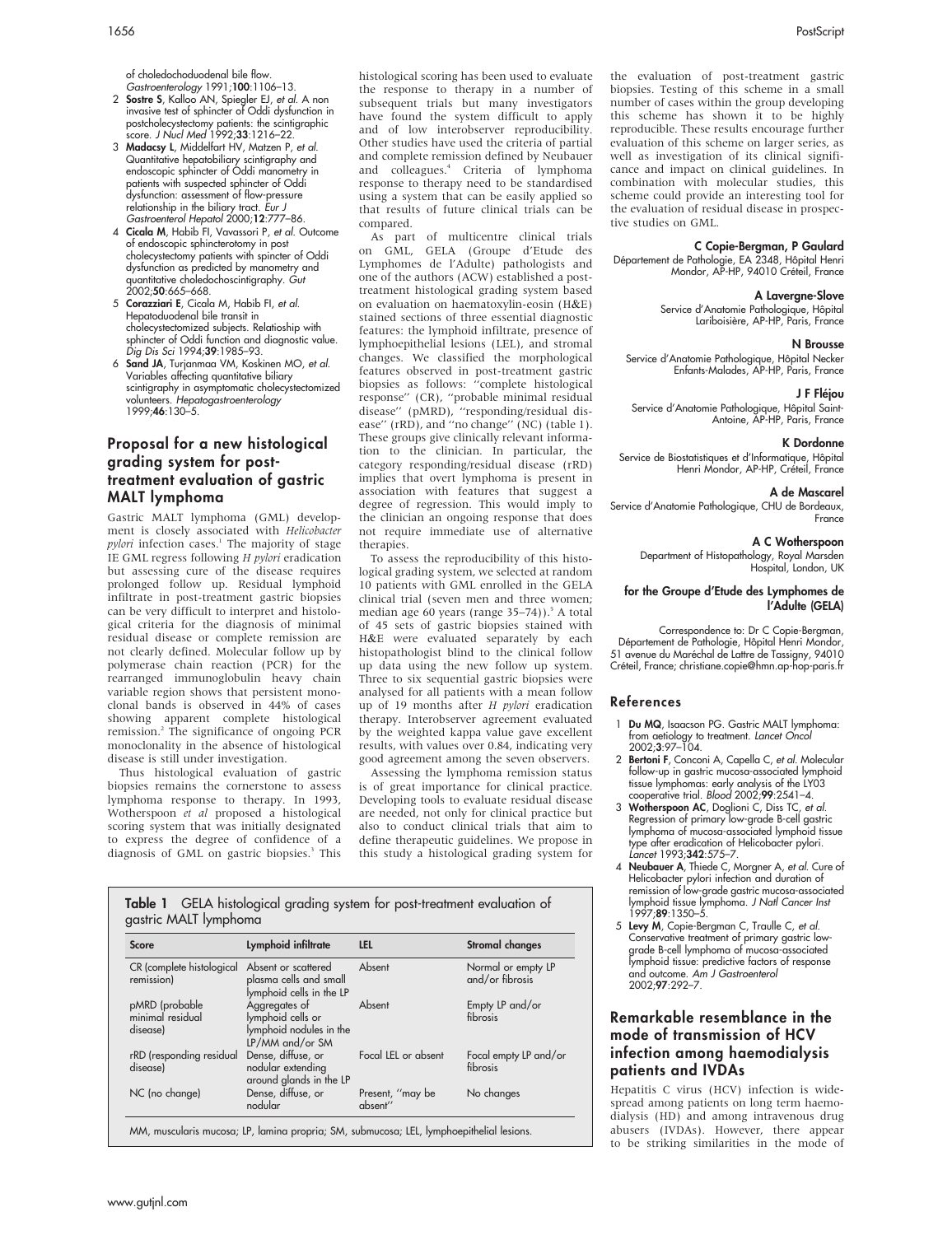transmission between the two groups as both are at high risk for parenterally transmitted HCV infection.

The indispensable requirement of having a vascular access site possibly adds to the risk of acquiring HCV infection among patients on long term HD through nosocomial transmission, especially in high HCV prevalence units. Preliminary data suggest that among various types of vascular access used for HD, arteriovenous fistula and polytetrafluoroethylene grafts which require extra skilful handling, perhaps play a more significant role in the transmission of HCV than permanent or temporary central venous catheters.<sup>1</sup> Sharing of contaminated dialysis equipment, dialyser reuse, and the physical proximity of an infected patient during HD are additional important factors incriminated in the transmission of HCV in the busy HD unit.<sup>2</sup> Gilli et al. reported an outbreak of HCV in an Italian HD unit due to sharing of multidose heparin vials.<sup>3</sup> Another recent study from the USA reported an outbreak of HCV occurring when a multidose saline vial was contaminated with blood from a HCV infected patient in a Florida hospital.4 Breakdown in the implementation of standard infection control safety measures recommended by the CDC is essentially responsible for the rapid rise in HCV infection among HD patients worldwide.

Likewise, sharing of contaminated equipment (needles and syringes) among IVDAs is also the primary concern attributed to the continuous increase in HCV infection. However, in a recent report from Kolkata, India,<sup>5</sup> dissemination of HCV accelerated, paradoxically from a baseline prevalence rate of 17% in 1996 to 66% in 2002 and to 80% during the next year, regardless of the supply of fresh needles and syringes on a daily basis, under the supervision of trained field workers, with the equipment being taken away from IVDAs on the next day after use. Most of the IVDAs did not share their syringes or needles; none the less, they shared the multidose vials of the drugs. Indirectly sharing of the drug ampoules suggested contaminated body fluids/blood being the means of transmission of HCV through direct access to the blood circulation. Transmission of virus was also suspected to occur from sharing of a small pot containing water that some IVDAs used to clean the syringes and needles before using them again.

With strict implementation of standard infection control precautions and probably isolation of anti-HCV positive patients, it may be possible to effectively control the spread of HCV infection among patients on long term HD.6 However, promiscuous sexual behaviour, lack of personal and community hygiene, and absolute disregard for life, prevalent among IVDAs, are the major practical problems preventing implementation of interventional measures for the control of the spread of HCV in this high risk group.

#### A K Saxena, B R Panhotra, A M Al-Arabi Al-Ghamdi

King Fahad Hospital, Al-Hasa, Saudi Arabia

Correspondence to: A K Saxena, Division of Nephrology, Post-graduate Department of Medicine, King Fahad Hospital and Teritary Care Centre Hofuf, Al-Hasa, Ea 31982, Saudi Arabia; dranil\_31982@yahoo.com

#### References

- 1 Saxena AK, Panhotra BR, Sundaram DS. The role the vascular access plays in the transmission of hepatitis C virus in a high prevalence hemodialysis unit. J Vasc Access 2002;3:158–63.
- 2 Dentico P, Boungiorno R, Volpe A. Prevalence and incidence of hepatitis C virus in hemodialysis patients: study of risk factors. Clin Nephrol 1992;38:49–52.
- 3 Gilli P, Moretti M, Soffritti S. Non-A, non-B hepatitis and anti- HCV antibodies in dialysis patients. Int J Artif Organs 1990;13:737-41.
- 4 Krause G, Trepka MJ, Whisenhunt RS, et al. Nosocomial transmission of hepatitis C virus associated with the use of multidose saline vials. Infect Control Hosp Epidemiol 2003;24:122–7.
- 5 Saxena AK, Panhotra BR, Naguib M, et al. The impact of dedicated space, dialysis equipment and nursing staff on the transmission of hepatitis C virus in a hemodialysis unit of Middle East. Am J Infect Control 2003;31:26–33.
- 6 **Sarkar K**, Mitra S, Bal B, *et al.* Rapid spread of hepatitis C virus and needle exchange hepatitis C virus and needle exchange<br>programme in Kolkata, India. *Lancet*<br>2003;**361**:9365.

#### Physician-technician

I have every sympathy with Dr Neale's opinion and feel he is entirely correct in worrying about the apparently overwhelming tendency for technological investigation and expertise instead of a more considered diagnostic and management approach (Gut 2003;52:770–1). I would also agree with his view of the aspirations of many gastroenterological specialist registrars, apparent from talking to many of them. He has highlighted the potential problems of such a technical dictum and not even mentioned what might happen when further advances in imaging obviate the need particularly for diagnostic colonoscopy.

#### What will all the technicians do?

However, Dr Neale has perhaps been a little over cautious in condemning colonoscopy in case No 1. I would agree that colonoscopy in case No 2 with a macrocytic anaemia and possible haematemesis must be regarded as a very doubtful indication. However, in case No 1, with a marked microcytic anaemia and recurrent melaena without a definite cause in the upper gastrointestinal tract, many would regard visualisation of the colon by whatever means prudent, although given the likely comorbidity a non-invasive test might have been better, depending on resources. It is clear that in both of these typical cases appropriate thought had not gone into the diagnostic approach but also interestingly that in these days of great service pressures it was possible to perform oesophagogastroduodenoscopy and colonoscopy before haematinic estimations. In both cases the colonoscopist must share the blame for taking an overly technical view; bowel preparation may be rather unpleasant but that is no reason to continue and perform an unnecessary investigation if the patient turns up on a list. I would echo Dr Neale's thoughtful suggestion that we need to concentrate more on efficacy and safety of care.

#### I Beales

School of Health Policy and Practice, University of East Anglia, Norwich NR4 7TJ, UK; i.beales@uea.ac.uk

## Author's reply

I thank Dr Beales for his comments. Clearly, it is always easy to be wise in retrospect. However, we teach students to make a

diagnosis by listing the positive findings and linking these to build a coherent diagnosis.

In case No 1, the house officer noted aspirin ingestion, melaena, a hard liver edge, and thrombocytopenia. He suggested cancer of the gut with hepatic metastases. This was reasonable enough even though it did not include thrombocytopenia.

The next logical step might have been scanning of the upper abdomen in which case splenomegaly would have been added to the list and from there it was only a short step to hepatic cirrhosis and possible reinterpretation of the erythematous/exudative gastritis.

We also teach that patients be told the riskbenefit ratio of any procedure.<sup>1</sup> Frank melaena is a rare presentation of cancer of the colon and the risk of colonoscopy is perhaps 0.2%.

I leave the reader to decide if the present day gastroenterologist should concentrate on honing specialist technical skills to gather information or should develop as a consultant who weighs the evidence as it unfolds.

#### G Neale

Clinical Safety Research Unit, Academic Department of Surgery, 10th Floor QEQM, St Mary's Hospital, Praed St, London W2 2NY, UK; g.neale@ic.ac.uk

#### Reference

1 Neale G. Informed consent. Gut 2000;46:5–6.

## **CORRECTION**

In the paper by Nikolaus et al (Gut 2002;52:1286-90, "Interferon ß-1a in ulcerative colitis: a placebo controlled, randomised, dose escalating study") an exploratory study in 17 patients is reported. In the paper a p value for the comparison between remission in the IFN group (3/10) and the placebo group (0/7) is quoted with 0.023. This is an error and should be 0.23. The conclusions (''Patients treated with escalating doses of IFN-ß-1a tended to show higher clinical response and remission rates than those receiving placebo, although the differences between the groups did not reach statistical significance'') remain correct, as they were not based on any statistical significance.



## Sir Francis Avery Jones British Society of Gastroenterology Research Award 2004

Applications are invited by the Education Committee of the British Society of Gastroenterology who will recommend to Council the recipient of the 2004 Award. Applications (TWENTY COPIES) should include:

- A manuscript (2 A4 pages ONLY) describing the work conducted
- N A bibliography of relevant personal publications
- An outline of the proposed content of the lecture, including title
- $\bullet$  A written statement confirming that all or a substantial part of the work has been personally conducted in the UK or Eire.